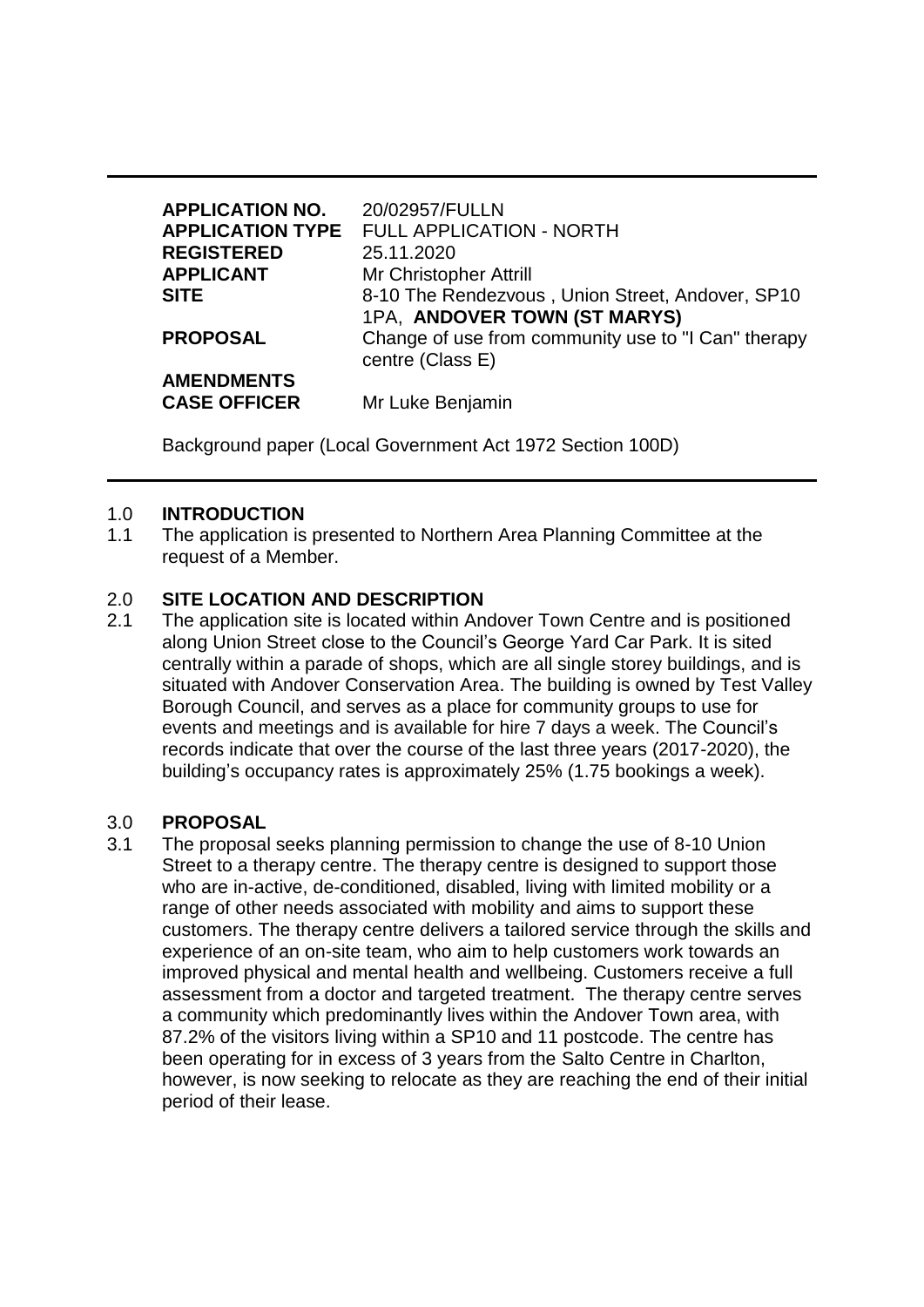3.2 The proposal would result in no external operational development. Although it is noted that fascia sign above the unit fronts would be replaced, this matter would be dealt with under the Advertisement Regulations separately from this application for planning permission.

# 4.0 **HISTORY**

- 4.1 17/00956/FULLN Change of use from community group/meeting hall (classes A1/A3/D1) to form a Test Centre for delivering screen-based tests – withdrawn  $-07.06.2017$ .
- 4.2 07/02561/TVBC3N Use of premises by community groups/commercial organisations for retail sales, meetings and coffee mornings (Classes A1/A3/D1) – permission subject to condition and notes - 08.11.2007.

# 5.0 **CONSULTATIONS**

- 5.1 **Design and Conservation** No objection.
- 5.2 **Environmental Protection**  No objection, recommended plant machinery condition.
- 6.0 **REPRESENTATIONS** Expired 25.12.2020
- 6.1 **Andover Town Council** Objection Comments:
	- Change of use is appropriate
	- $\bullet$  It is not a material consideration
	- Concerned about lack of affordable community meeting facilities in Andover and St Mary's Ward.

# 7.0 **POLICY**

# 7.1 Government Guidance National Planning Policy Framework (NPPF)

National Planning Practice Guidance (NPPG)

# 7.2 Test Valley Borough Revised Local Plan (2016)(RLP)

COM2 – Settlement hierarchy

COM14 – Community services and facilitiesLE13 - Ground floor uses in Andover

- E1 High quality development in the Borough
- E8 Pollution
- E9 Heritage
- LHW4 Amenity
- T1 Managing movement
- T2 Parking standard

# 8.0 **PLANNING CONSIDERATIONS**

- 8.1 The main planning considerations are:
	- The principle of development
	- Character and Appearance
	- Highways
	- Residential amenity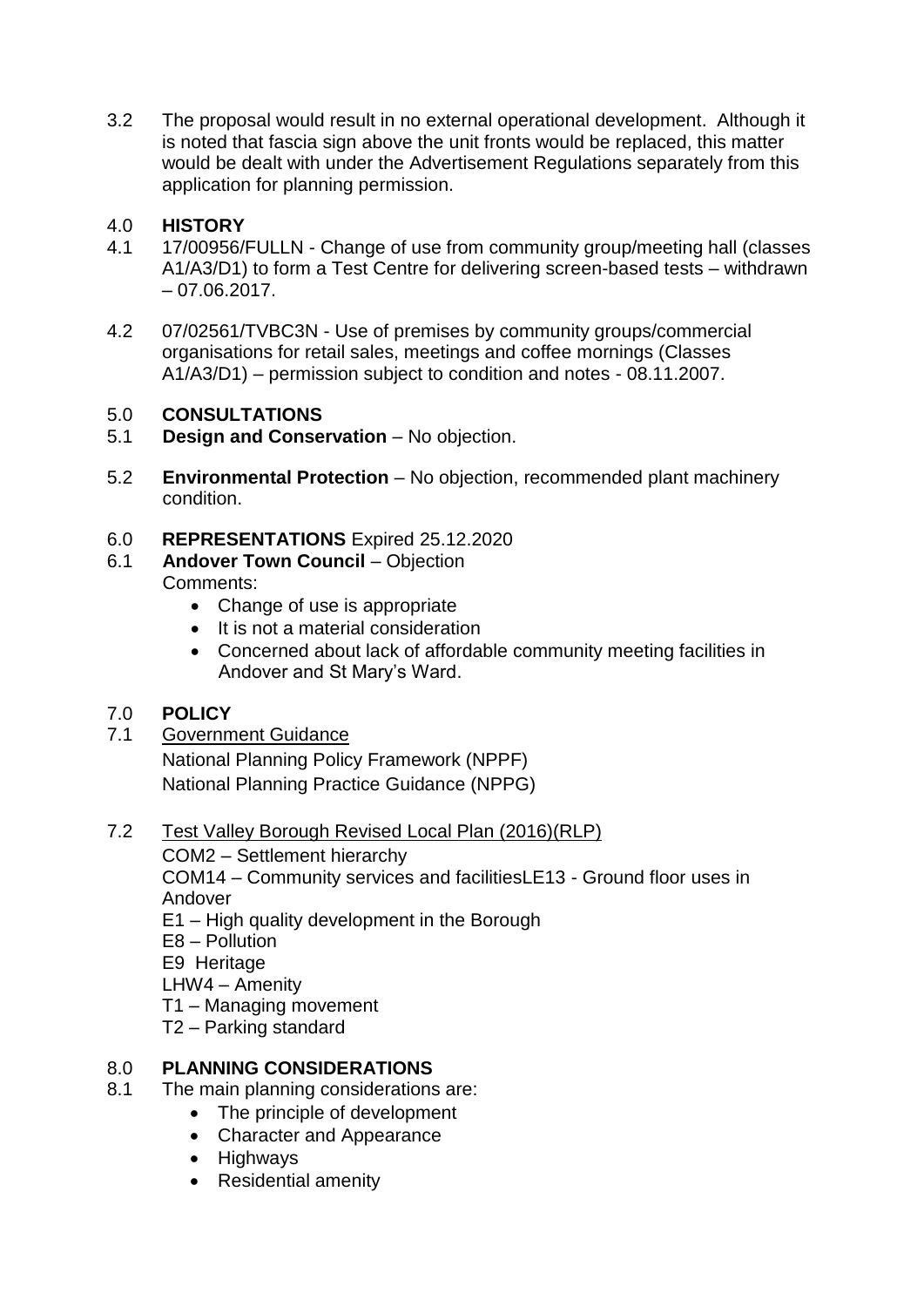### **The principle of development**

- 8.2 The site lies within the settlement boundary for Andover, as defined by the RLP inset maps. Policy COM2 of the RLP allows in principle for development and redevelopment within settlement boundaries, provided that it is appropriate to other policies of the RLP.
- 8.3 The proposal would result in the replacement of the existing use, an events and meeting hall as described in paragraph 2.1. The current use of the site is deemed as a community facility, and Policy COM14 is therefore applicable. Policy COM14 seeks to prevent the loss of cultural and community facilities.
- 8.4 It is considered that the proposed therapy centre should be regarded as a community facility. The centre is aimed at serving the health needs of a localised population and therefore meets the definition of a community facility as set out in paragraph 5.40, footnote 60 of policy COM14. As such there would be no loss of a community facility and the proposal accords with policy COM14 of the RLP.
- 8.5 Policy LE13: Ground Floor uses in Andover The application site falls within the town centre boundary and within a primary shopping frontage along a pedestrian thoroughfare. Policy LE13 seeks to ensure that ground floor units within the primary shopping frontage on pedestrian thoroughfares remain within the former Use Classes A1 to A5.
- 8.6 The latest survey (October 2020) of the ground floor uses indicates that the proportion of units in the primary frontage area in non-A1 uses stands at 37%. This already exceeds the threshold within the policy, so this criterion is not engaged. Within the latest survey, the application site is indicated to be a D1 use. There is a run of three consecutive uses in non-A1 uses including the application site. It is considered that the proposal would not alter the current position, therefore it would not breach the circumstances set out within criterion b) of LE13, as the proposal would not alter the current arrangement. The proposal would comply with policy LE13.

### **Highways**

8.7 Policy T2 requires parking to be provided for different types of development, the parking standards are laid out in annexe G of the RLP. Variations in parking standards will be considered by the Council where it is satisfied that there is likely to be low demand for a private car e.g. there are genuine alternative modes of transport such as accessible public transport. This proposal does not include any parking spaces, however, the site is located within the Town Centre where there are significant number of car parks. In addition there are alternative modes of public transport available for customers and employees within the town centre. As such it is considered that the site is situated in a sustainable location and a variation from the parking standards would be justified. Furthermore, it is noted that the former community use functioned without any dedicated parking spaces. As such it is considered that the proposal complies with policy T2 of the RLP.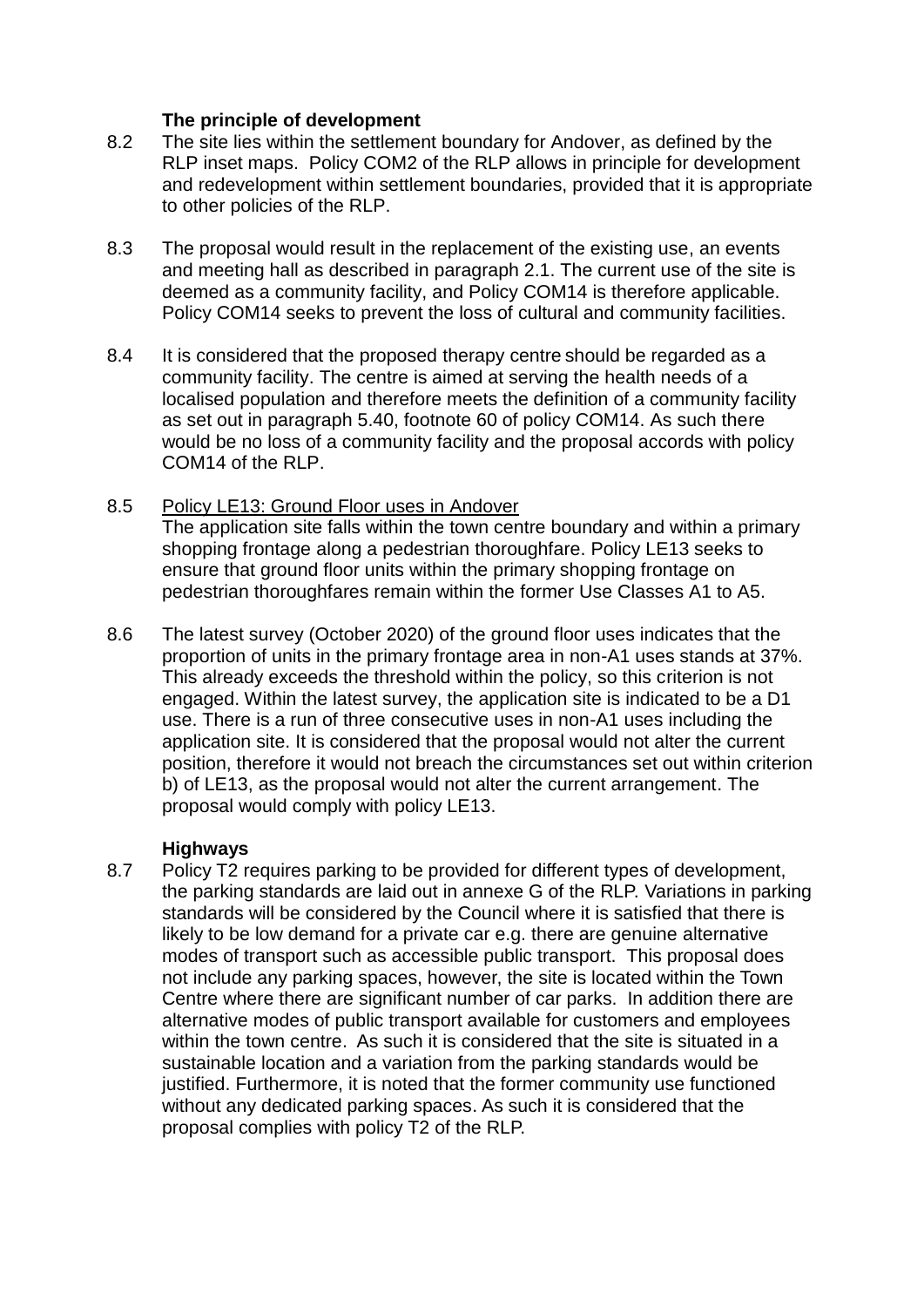### **Other Issues**

- 8.8 Section 72 (1) of The Planning (Listed Buildings and Conservation Areas) Act 1990 set out that Local Planning Authorities are required to pay special attention to the desirability of preserving or enhancing the character or appearance of conservation areas.
- 8.9 8-10 Union Street is part of a modern parade of shops within the conservation area, although the lane itself appears on historic maps. No external alterations to the building are being proposed, and it is therefore considered that the proposal would not impact upon the character of the area or the conservation area. As such the development would comply with policies E1 and E9 of the RLP.
- 8.10 The proposed use would be contained within the building, and is largely surrounded by commercial uses, although it is noted that there are number of residential units near to the application site. The applicants state that there is no intention to install any plant equipment, and they seek to use the site with the current equipment in place. As such it is considered that the proposal would not result in any amenity harm to the area. However, it is recommended that a condition controlling the installation of new plant equipment is attached to the permission to ensure that if the situation on site were to change, the amenity of the area remains protected. With the addition of the condition, the proposal complies with policies E8 and LHW4 of the RLP,

### 9.0 **CONCLUSION**

- 9.1 It is considered that the proposed therapy centre maintains a community facility presence on the site and as such accords with policy COM14 of the RLP. The proposal would not result in further harm to the retail vitality and viability of the town centre and would comply with policy LE13 of the RLP.
- 9.2 The proposal would integrate, respect and complement the character of the area and positively sustain the significance of the Conservation Area. Furthermore it is considered that the absence of parking arrangements would be acceptable and with the addition of the recommended condition, the amenity of the local residents would be protected. As such the proposal complies with policies E1, E9, E8, LHW4 and T2 of the RLP.

# 10.0 **RECOMMENDATION**

# **PERMISSION subject to:**

- **1. The development hereby permitted shall be begun within three years from the date of this permission. Reason: To comply with the provision of Section 91 of the Town and Country Planning Act 1990 as amended by Section 51 of the Planning and Compulsory Purchase Act 2004.**
- **2. The development hereby permitted shall not be carried out except in complete accordance with the details shown within the submitted full planning application supporting documentation Reason: For the avoidance of doubt and in the interests of proper planning.**